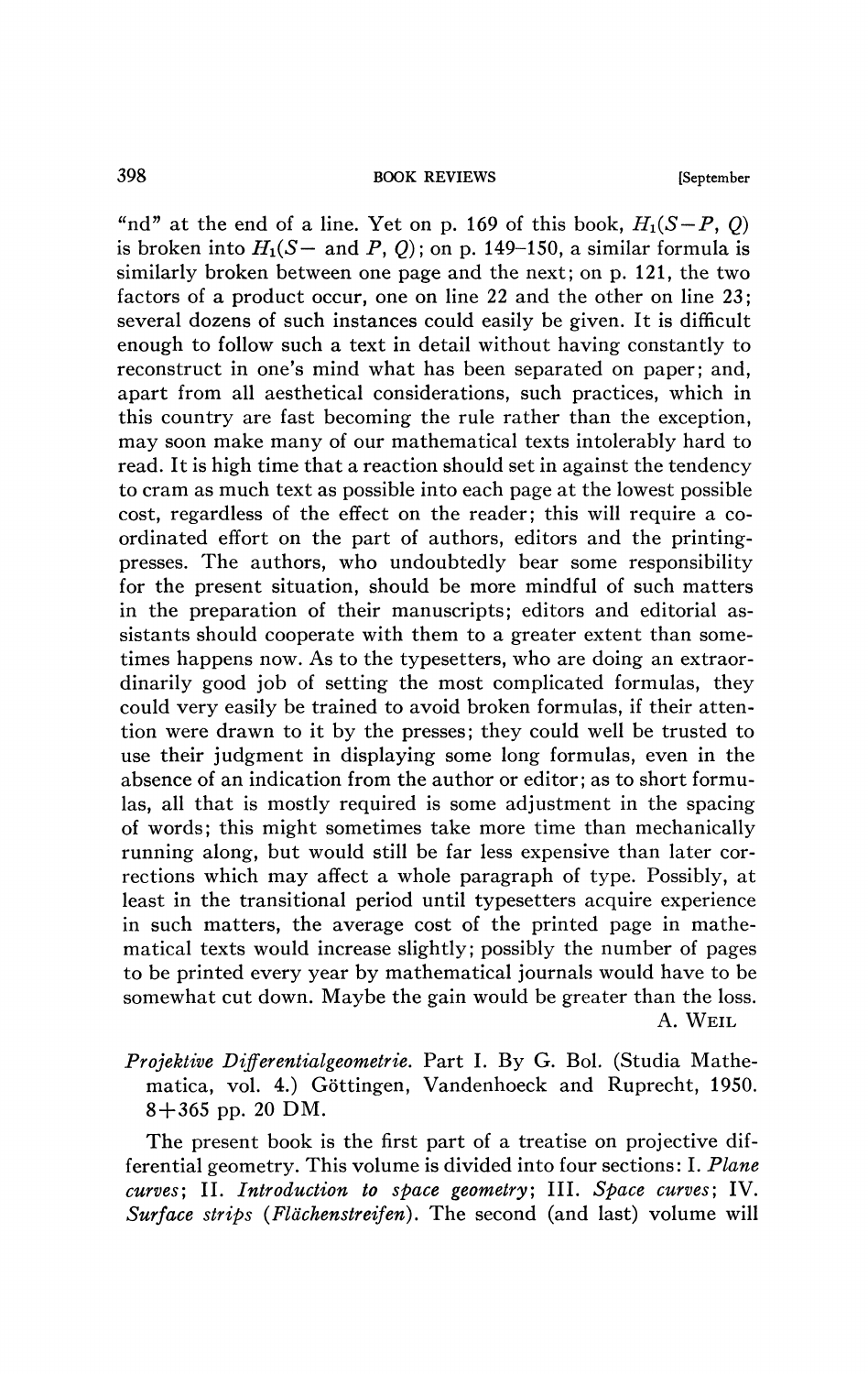**BOOK REVIEWS** 399

deal more specifically with the theory of surfaces. As the author points out in his preface, the main difference between his treatise and preceding ones on projective differential geometry is in the method employed. The general idea is that of choosing the arbitrary elements in the analytic representation of the quantities involved (proportionality factor in the homogeneous projective coordinates of a point; change of parameter) so that the formulas are as simple as possible. As an example of this process, let us denote a point in the projective plane by a vector *x,* so that a (regular) arc of a curve is obtained by giving the (three) components of *x* (defined, of course, only up to a factor different from zero) as functions of a parameter *t*  (with all the regularity conditions required by the subsequent developments). If the arc under consideration has no inflexion points, then the determinant  $D = (x, x', x'')$  (the primes indicating differentiation with respect to  $t$ ) is different from zero, and we can always normalize the vector x so that along our arc: (1)  $D = \text{const.} \neq 0$ . For a transformation of parameter:  $t^* = t^*(t)$ , (1) is not preserved. The author associates any transformation of parameter with such a normalization of the vector *x* that (1) still holds. Analogous methods are followed for space curves and surfaces. Also the duality principle is extensively used to simplify the formulas.

In the first section, after the above mentioned specification for the representation of a plane curve, we find the usual developments about local projective frames, local expansions, projective arc and projective curvature. The last section is devoted to questions of projective differential geometry in the large; for example, the author proves that on any closed curve without inflexions, and cut by any straight lines in no more than 2 points, there are at least 6 sextactic points (that is, points where the osculating conic is stationary).

In the second section, the author presents an introduction to space geometry; we begin with curves, ruled and developable surfaces. A number of paragraphs are devoted to the geometry of the line in  $R_{\delta}$ , and its applications to ruled surfaces, linear complexes, null systems, and so on. The following paragraphs contain the first formulas of the theory of surfaces. This subject will be dealt with in more detail in the second volume; however, we find here, in addition to the ideas of asymptotic lines and of asymptotic parameters, the quadrics of Lie and Darboux, the tangents of Darboux and Segre, the most important results about conjugate nets, and the successive Laplacetransforms of a given surface, with the cases in which a Laplace-chain breaks down; here some extensions to hyperspaces are also given. After presenting the main theorems of the theory of line congruences,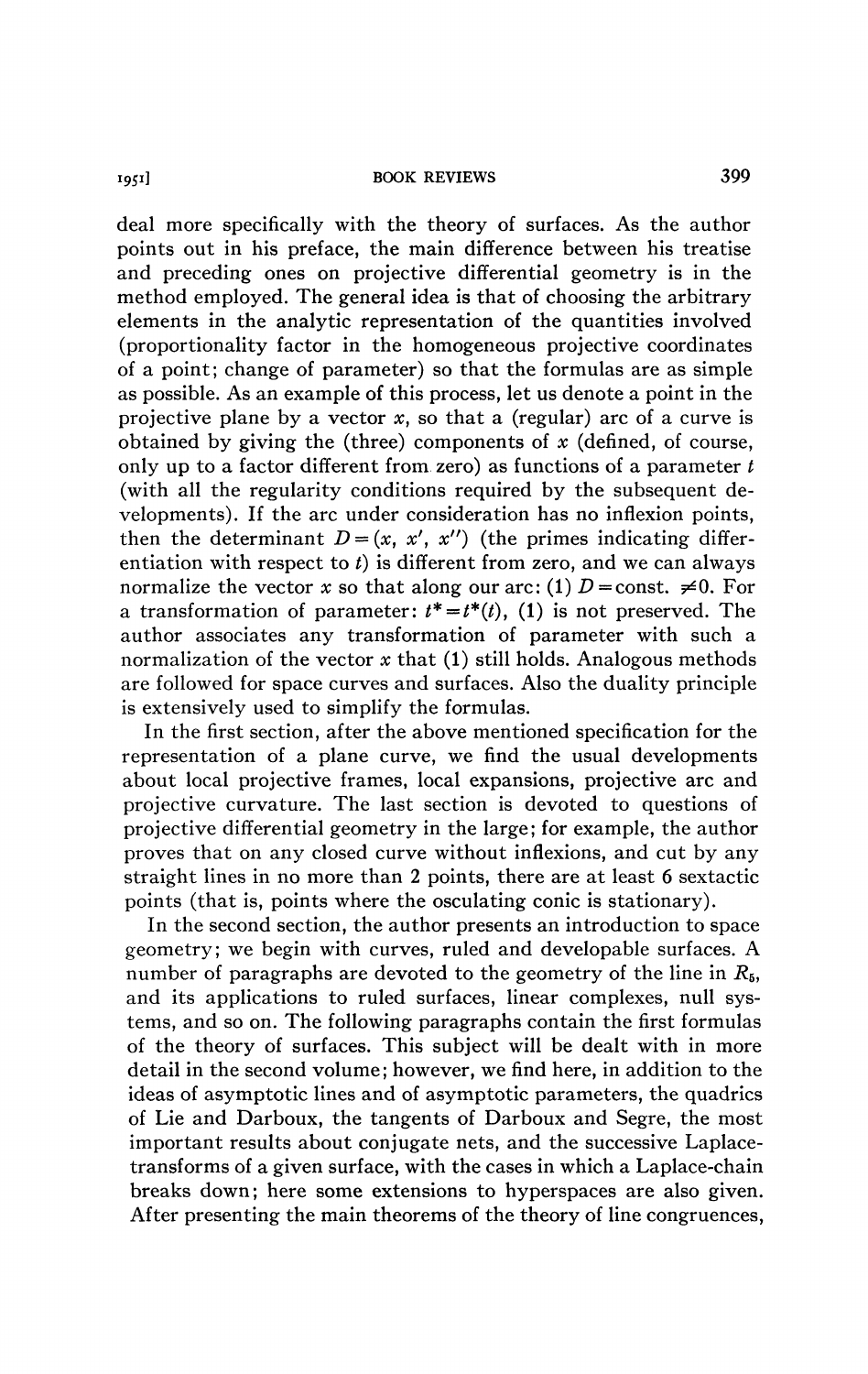## 400 **BOOK REVIEWS [September**

the section ends with a very accurate analysis of the ideas of analytic and geometric contact between curves or surfaces; the fact that the idea of geometric contact is independent of the analytic representation, as well as its topological rather than projective character, are presented in the clearest way.

In section III, the author's method of treating questions of normalization yields its best results, making possible the introduction, with a minimum of effort, of the most important configuration attached to a space curve. By attaching a suitable projective frame to any point of the curve, we arrive quite easily at the  $C^{3}$ 's of Fubini (in particular, the harmonic  $C<sup>3</sup>$ ), the osculating linear complex, and the characterization of the curves belonging to a linear complex, to a quadric, and so on, by means of the ordinary differential equation of which the components of the vector *x* (associated with a point of our curve) are a set of independent solutions.

Section IV is the most original and presents in detail many of the author's recent results about the geometry of surface strips. Here too a suitable projective frame is associated with every point of the strip-curve, and by using the duality principle the author succeeds in giving a particularly simple form to most of his results. Among the many results of this section, we mention the ideas of osculating conic, cone, and quadric, as well as the surfaces generated or enveloped by them, the ruled surfaces belonging to a strip, in particular those for which the strip-curve is flecnodal, and so on. The section ends with some results about the strips of the second order (defined by assigning for every point of the strip curve, and in every strip plane, the asymptotic tangents of any surface containing the strip), and their connections with pangeodesic strips.

As one may see from the preceding survey, the book is mainly concerned with the projective differential geometry of ordinary space, although some topics of the projective differential geometry of hyperspaces are dealt with; this limitation is, in the reviewer's opinion, the only adverse criticism to be made of this excellent book. The reviewer would have liked very much, for instance, an exposition of the connection between curves in a projective  $n$ -space and linear ordinary differential equations. The proofs are very clear and rigorous; the geometrical point of view is never lost, and this will certainly help to make Dr. Bol's book very welcome. Very little previous knowledge is required from the reader, who will find after the last section a summary of the most important results and theorems which were needed in the text. In addition, at the end of every paragraph the author presents a collection of exercises and additions.